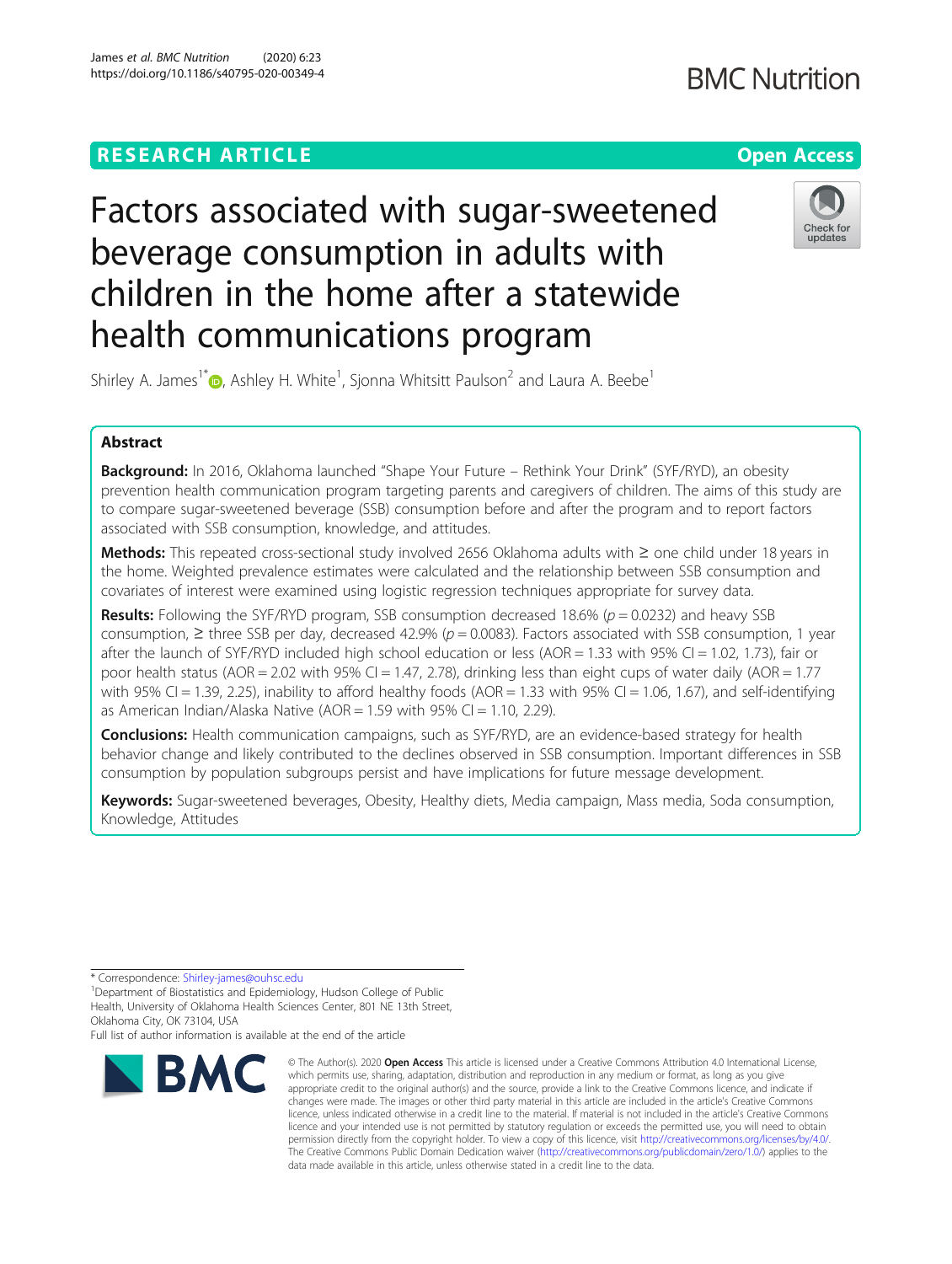#### Background

The 2018 Behavioral Risk Factor Surveillance System (BRFSS) data reported Oklahoma's prevalence of obesity among adults at 35% [\[1](#page-9-0)]. Additionally, nearly 19% of children 10 to 17 years of age are obese, making Oklahoma the fifth highest state in terms of childhood obesity [[2\]](#page-9-0). Important obesogenic factors include culture, home environment, corporate advertising, and parental knowledge [[3\]](#page-9-0). Because parents can only initiate healthy habits after they understand what those habits entail, parental knowledge has a strong influence on the diets of youth and children residing in the home, on their exercise habits, and on their beverage choices [\[3](#page-9-0), [4](#page-9-0)]. Parental beverage choices, as well as beverage availability in the home, influence the quality of children's diets [\[4](#page-9-0)–[6](#page-9-0)]. Effects of these choices can continue from childhood to adulthood [[7\]](#page-9-0). Furthermore, children whose parents or other caregivers encourage healthy eating and who model a healthy lifestyle are more likely to adopt healthy living patterns themselves [[6,](#page-9-0) [7\]](#page-9-0).

Research suggests that the consumption of sugarsweetened beverages (SSBs) is associated with obesity in both adults and children [[8\]](#page-9-0). SSBs include "any liquids sweetened with various forms of added sugars including brown sugar, corn sweetener, corn syrup, dextrose, fructose, glucose, high-fructose corn syrup, honey, lactose, malt syrup, maltose, molasses, raw sugar, and sucrose." [[9\]](#page-9-0) Examples of SSBs include regular soda (not sugarfree), fruit drinks, sports drinks, energy drinks, sweetened waters, and coffee and tea beverages with added sugars. Intake of SSBs is positively associated with both increased body weight and risk of obesity, and is negatively associated with the intake of important micronutrients [[10\]](#page-9-0).

Social marketing and public health mass media campaigns have been effective in changing health behaviors, knowledge, and attitudes  $[11–16]$  $[11–16]$  $[11–16]$ , and are considered an evidence-based strategy [\[17\]](#page-9-0). Specifically, media campaigns targeting the consumption of SSBs have had success influencing individual intentions to change behavior [[11,](#page-9-0) [12\]](#page-9-0), and initiate changes in SSB consumption in children and adults [\[17](#page-9-0)]. Further, these campaigns have influenced media coverage and reporting of SSB consumption [[18\]](#page-9-0). To date, few research studies have examined changes in SSB consumption after media campaigns in the population of adults with children in the home. Additionally, the need to examine SSB consumption in combination with attitudes and knowledge about SSB consumption is critical to inform and contribute to the success of future SSB consumption reduction campaigns.

In 2016, the Oklahoma Tobacco Settlement Endowment Trust (TSET) launched an ongoing obesity prevention health communication program aimed at Oklahoma parents and caregivers of children, 'Shape Your Future: Rethink Your Drink (SYF/RYD),'a program which continued through 2017 and beyonod  $[19]$  $[19]$ . The program developed and released messages designed to combat SSB consumption by urging Oklahomans to 'Rethink Your Drink,' and replace SSBs with water. Additionally, the program was designed to educate Oklahomans about the health effects associated with SSB consumption and reasons to limit SSB consumption for their families. The "Rethink Your Drink" program and messages originated from the Nutrition Education and Obesity Prevention Branch of the California Department of Public Health [[12,](#page-9-0) [20\]](#page-9-0).

We previously reported the results of a 2015 crosssectional study designed to gather information about Oklahomans' knowledge, attitudes, and behaviors concerning SSBs [\[19](#page-9-0)]. The study reported baseline SSB consumption in Oklahoma adults with children living in the home prior to the launch of the 'Shape Your Future - Rethink Your Drink' (SYF/RYD) health communication program. The current study reports the results of a second cross-sectional study, initiated after the first quarter of the campaign. The objectives of this analysis were four-fold; first, to report post-campaign SSB consumption by type of beverage and overall; second, to compare SSB consumption before and after the SYF/RYD program launch; third, to measure exposure to the SYF/ RYD program; and fourth, to measure covariates impacting SSB consumption by type of beverage and overall. The purpose of this study was to provide data about adult consumption of SSBs as well as knowledge and attitudes toward SSB consumption after the launch of the statewide media program, 'Shape Your Future: Rethink Your Drink' (SYF/RYD).

#### **Methods**

Methodology from the 2015 survey, which occurred before the launch of SYF/RYD, has been reported in another paper [[19\]](#page-9-0), and survey questions were identical for both time periods, using previously validated survey items for SSB consumption [[14](#page-9-0)–[16](#page-9-0)]. TheSYF/RYD campaign was launched in July 2016, with combined television and cable outlets, digital print, radio, bulletins, and posters. The program is ongoing. Data collection after the program launch occurred October 2016 through July 2017 via telephone survey by the Sooner Survey Center at the University of Oklahoma Hudson College of Public Health. The population was a random sample of all noninstitutionalized adults in Oklahoma with at least one child under the age of 18 years living in the household and with either a cellular or landline telephone. Data were weighted to adjust for non-coverage and nonresponse, creating estimates more representative of the Oklahoma adult population with children living in the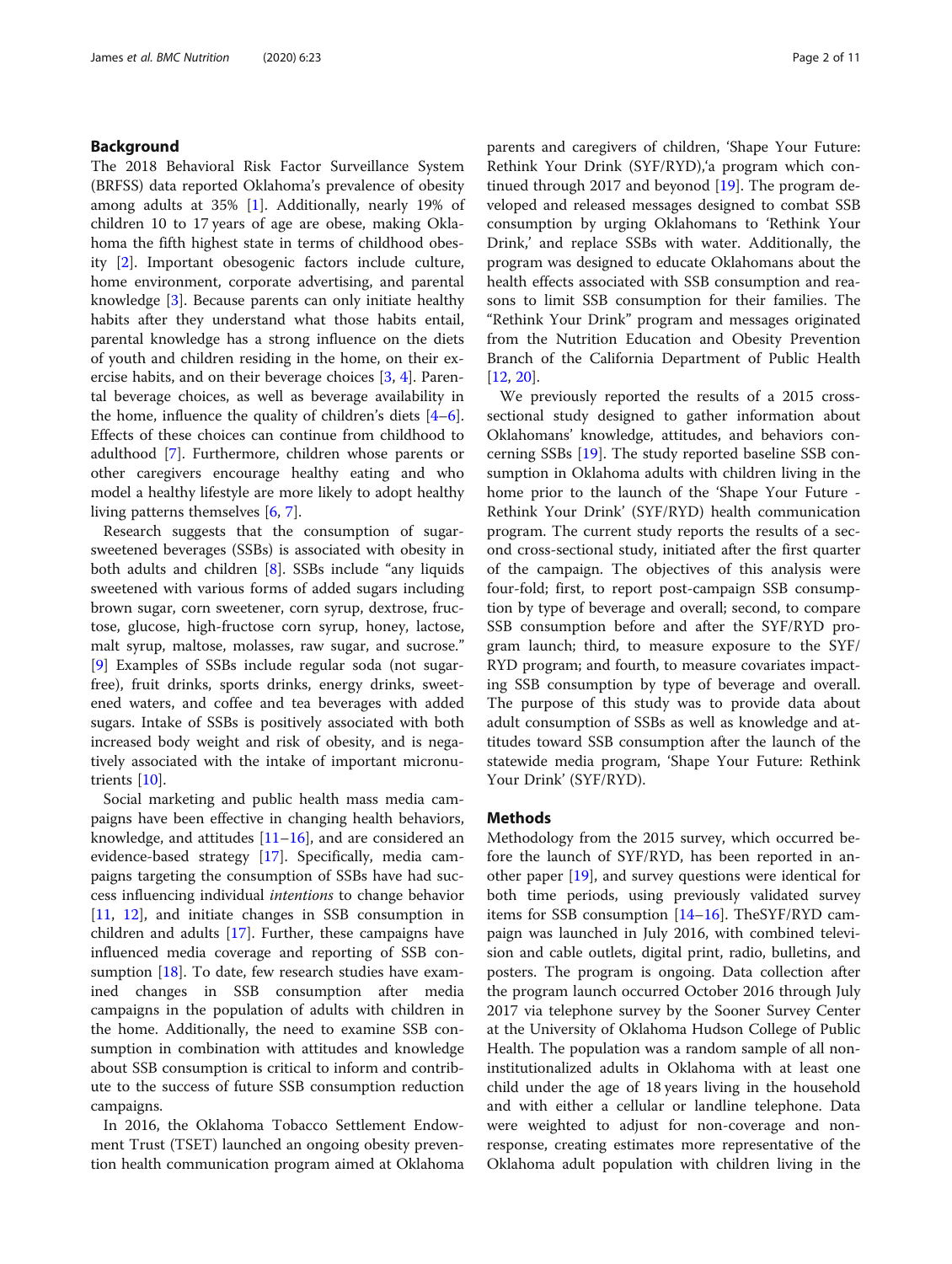home. The survey instrument and protocol were approved by the University of Oklahoma Health Sciences Center Institutional Review Board.

#### SSB outcome variables

We measured SSB intake by first asking respondents, "During the past 30 days, how often did you drink regular soda or pop that contains sugar?" We then asked, "During the past 30 days, how often did you drink sugarsweetened fruit drinks, sweet tea, sports drinks, or energy drinks?" Respondents were asked to NOT include 100% fruit juice, diet drinks, or artificially sweetened drinks. For both questions, respondents could answer in times per day, week, or month. We converted responses to average daily intake, and examined daily SSB consumption for soda and other SSBs separately and in combination. This analysis includes four outcomes related to SSB consumption. First, consumption of any SSB; second, consumption of sugar sweetened sodas (SS sodas); and third, consumption of other SSBs (not including soda), each defined as one or more beverages per day. The fourth outcome was heavy SSB consumption, which we defined as consumption of three or more SSBs of any type per day [\[19,](#page-9-0) [21\]](#page-9-0).

#### SSB knowledge and attitude variables

This study included three questions designed to measure knowledge and attitudes toward SSB consumption. The first two attitude questions were intended to measure behavioral intent to change with answers to these statements: I am able to substitute water for SSBs for my family and I plan to limit SSBs for my family. The third question was intended to measure knowledge about the consequences of SSB consumption with answers to this statement: SSBs are linked to obesity, diabetes, and heart disease. We categorized answers to all three items into two levels, 'strongly agree' versus a combined category including somewhat agree, disagree, and strongly disagree.

#### SYF/RYD campaign exposure

We measured confirmed exposure to the SYF/RYD program by first asking respondents, "Have you seen or heard any ads in the past month about replacing sugar sweetened drinks with water?" If yes, they were asked what the theme, name, or slogan of this program was, and to describe an ad. Respondents were considered to have confirmed exposure if they named the slogan as SYF or RYD or described a SYF/RYD advertisement.

#### Covariates

Covariates included gender, three categories of age (< 35 years, 35–54 years, and  $\ge$  55 years), four categories of race (White, American Indian/Alaska Native, African American and "other"), two levels of education (high school degree or less versus some college /technical school or more), and two self-assessed levels of general health (excellent, very good, or good, versus fair or poor). Other covariates included daily water consumption (eight or more cups versus 0–7 cups), daily fruit servings (three or more versus less than three), daily vegetable servings (three or more versus less than three), two categories of moderate to intense physical exercise (three or more days per week versus less than three) and availability of healthy food, "I am able to afford healthy foods" (strongly agree versus somewhat agree, disagree, or strongly disagree combined).

#### Data analysis

Post-stratification weights were calculated along dimensions of age, gender, race, income, and education using American Community Survey data to adjust for nonresponse and sources of under-coverage. Imputation was used for missing responses in raking dimension variables [[22,](#page-9-0) [23](#page-9-0)]. We used SAS version 9.4, for all analyses. Survey procedures and sampling weights were used to obtain population-level estimates unless indicated otherwise. Pearson chi-square tests were used to examine whether the outcomes varied by the covariates of interest. P-values < 0.05 were considered statistically significant. Separate multivariable logistic regression analyses were performed for the SSB outcomes, modeling relationships between outcome variables and the covariates described above. Variables in the model were removed using a manual stepwise method, with decisions based on the t-statistics for estimated coefficients, using the associated  $p$ -values. Adjusted odds ratios with confidence intervals are reported. Logistic regression equations used unweighted data in an attempt to provide unbiased parameter estimates with smaller standard errors, more accurately representing the variables that impact SSB consumption in this particular sample [[24,](#page-9-0) [25\]](#page-9-0).

#### Results

The target population for the SYF/RYD program was Oklahoma adults with children living in the home. In 2015, prior to the launch of the SYF/RYD media program, we surveyed 1118 Oklahomans. After the launch of the SYF/RYD program, we surveyed 1538 Oklahomans. The American Association for Public Opinion Research (AAPOR) response rate (RR1) was 10% in 2015 and 5% in 2017; the cooperation rates were 90 and 89% respectively, both within acceptable ranges for both survey periods [\[26,](#page-9-0) [27](#page-9-0)]. The demographic characteristics during both time periods were similar and included predominantly female (55% in 2015 versus 54% in 2017) and white (66% versus 68%), with about half (47%) reporting having a high school education or less. About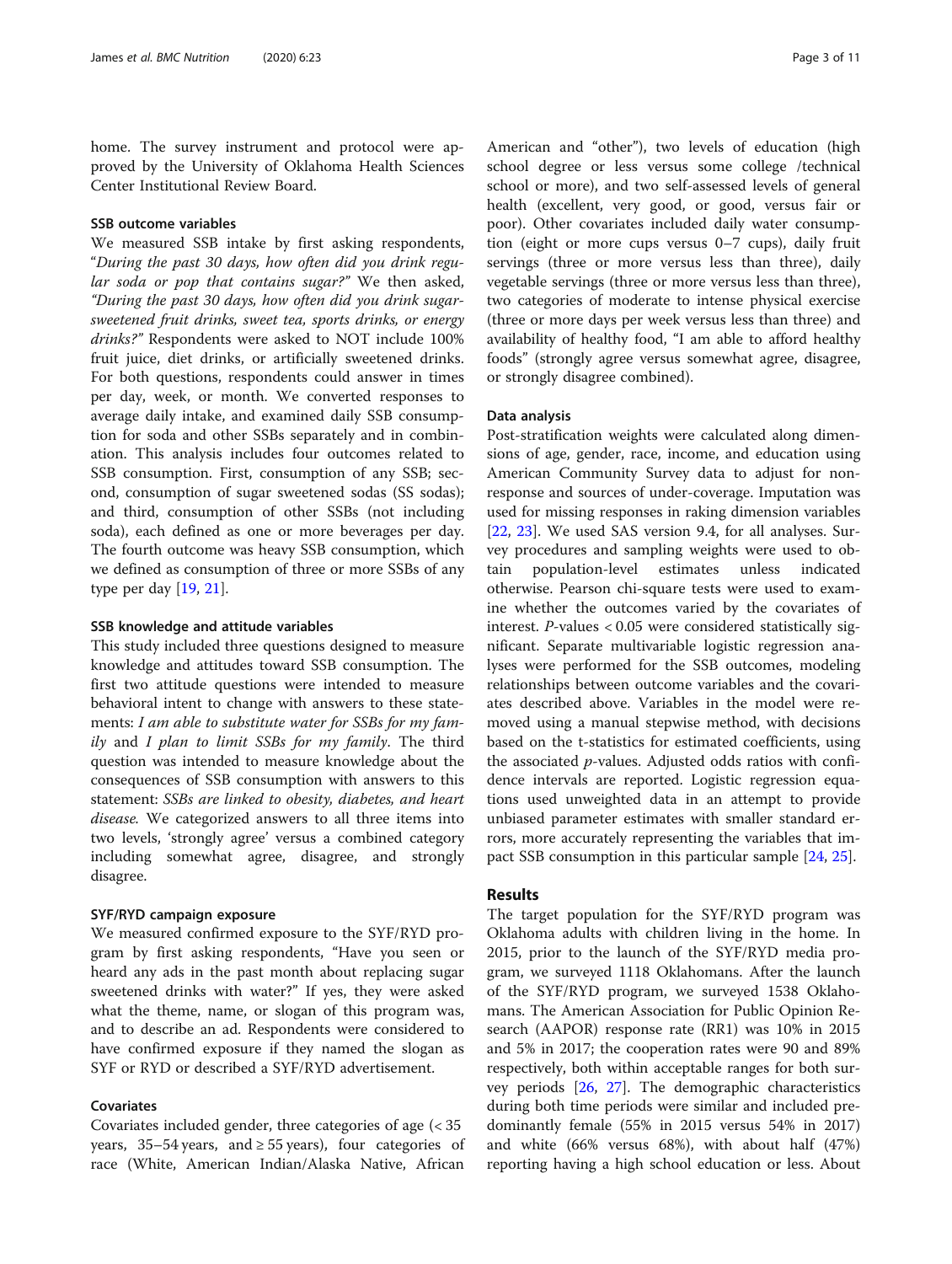| Characteristic               | n (weighted %) 2015     | n (weighted %) 2017 | Confirmed Exposure (weighted % and 95 CI) 2017 |
|------------------------------|-------------------------|---------------------|------------------------------------------------|
| Overall                      | 1118                    | 1538                | 23.8% (20.0, 27.6)                             |
| Gender                       |                         |                     |                                                |
| Male                         | 348 (45.3)              | 630 (46.4)          | 17.6 (13.2, 22.0) <sup>a</sup>                 |
| Female                       | 767 (54.7)              | 904 (53.6)          | 29.1 (23.3, 34.8) <sup>a</sup>                 |
| missing                      | 3                       | $\overline{4}$      |                                                |
| Age (years)                  |                         |                     |                                                |
| 18-34-2015                   | 180 (44.4)              | 593 (43.5)          | 24.4 (17.6, 31.2)                              |
| 35-54-2015                   | 783 (47.3)              | 785 (47.1)          | 23.9 (19.2, 28.5)                              |
| $\geq 55 - 2015$             | 155(8.3)                | 159 (9.4)           | 20.8 (11.8, 29.8)                              |
| missing                      | $\mathbf 0$             | $\mathbf{1}$        |                                                |
| Race/Ethnicity               |                         |                     |                                                |
| White                        | 883 (65.9)              | 1022 (67.7)         | 22.9 (19.2, 26.6)                              |
| Black                        | 66 (8.3)                | 160 (7.9)           | 28.0 (17.9, 38.0)                              |
| American Indian              | 69 (9.0)                | 163(7.3)            | 14.3 (8.3, 20. 3)                              |
| Other                        | 89 (16.7)               | 187 (17.1)          | 29.3 (14.0, 44.6)                              |
| missing                      | 11                      | 6                   |                                                |
| Education                    |                         |                     |                                                |
| $\leq$ High school           | 184 (47.3)              | 355 (47.1)          | 21.6 (16.1, 27.0)                              |
| > High school                | 915 (52.7)              | 1182 (52.9)         | 25.6 (20.4, 30.9)                              |
| missing                      | 19                      | $\mathbf{1}$        |                                                |
| Perceived health status      |                         |                     |                                                |
| Excellent, very good or good | 973 (82.4)              | 1308 (84.6)         | 23.0 (19.3, 26.8)                              |
| Fair or poor                 | 144 (17.6)              | 227 (15.4)          | 28.1 (15.2, 40.9)                              |
| missing                      | 1                       | 3                   |                                                |
| Daily water consumption      |                         |                     |                                                |
| $\geq 8$ cups                | 509 (49.8)              | 573 (42.0)          | 25.9 (19.7, 32.1)                              |
| $0-7$ cups                   | 608 (50.2)              | 963 (58.0)          | 22.3 (17.5, 27.0)                              |
| missing                      | 1                       | $\overline{2}$      |                                                |
| Daily servings of fruit      |                         |                     |                                                |
| $\geq$ 3 servings            | 268 (22.6)              | 263 (20.1)          | 22.4 (14.2, 30.7)                              |
| $<$ 3 servings               | 846 (77.4)              | 1249 (79.9)         | 24.7 (20.4, 29.1)                              |
| missing                      | 4                       | 26                  |                                                |
| Daily servings of vegetables |                         |                     |                                                |
| $\geq$ 3 servings            | 238 (19.2)              | 321 (20.8)          | 18.6 (12.9, 24.2)                              |
| $<$ 3 servings               | 877 (80.8)              | 1196 (79.2)         | 25.6 (21.0, 30.2)                              |
| missing                      | 3                       | 21                  |                                                |
| Moderate to intense exercise |                         |                     |                                                |
| $\geq$ 3 days per week       | 740 (68.5)              | 973 (62.8)          | 24.2 (19.5, 28.9)                              |
| < 3 days per week            | 378 (31.5)              | 551 (37.2)          | 24.0 (17.4, 30.6)                              |
| missing                      | $\mathbf 0$             | 14                  |                                                |
| Able to afford healthy food  |                         |                     |                                                |
| Strongly agree               | 427 (33.8) <sup>b</sup> | 623 (47.7) b        | 25.9 (19.6, 32.2)                              |
| Do not strongly agree        | 691 (66.2) b            | 914 (52.3) b        | 21.9 (17.5, 26.3)                              |
| missing                      | 0                       | 1                   |                                                |

<span id="page-3-0"></span>

<sup>a</sup> indicates statistically significant exposure differences between men and women

 $^{\rm b}$  indicates a statistically significant (p < 0.0001) difference in ability to afford healthy food between 2015 and 2017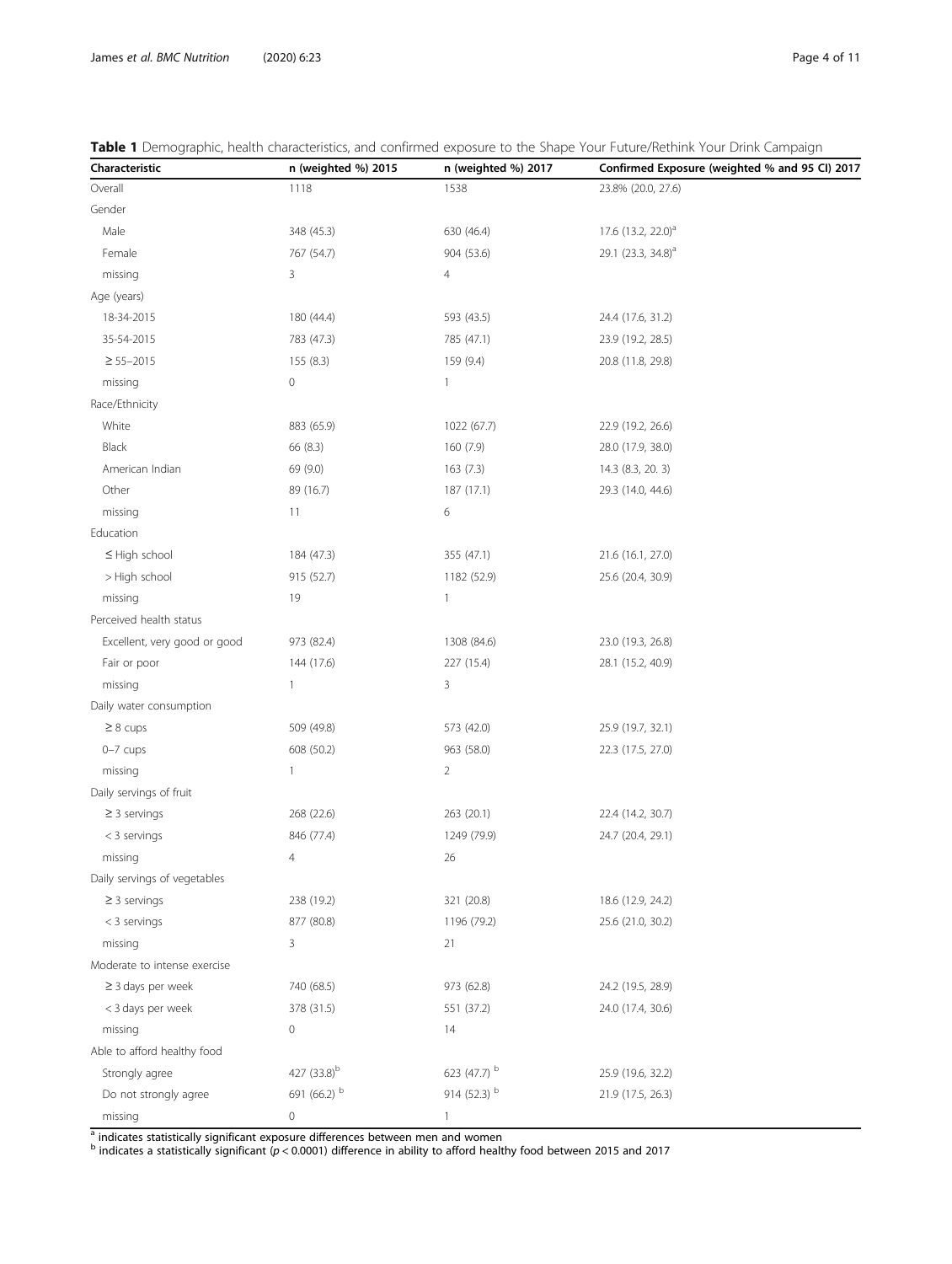two-thirds (69% versus 63%) reported they participated in moderate to intense physical exercise three or more days every week. While most (82% versus 85%) perceived their health status as excellent, very good, or good, only half or less (50% versus 42%) drank the recommended eight cups of water or more daily, and less than one quarter ate the recommended daily three or more servings of fruits (23% versus 20%) and vegetables (19% versus 21%) [[28\]](#page-10-0). Only one third strongly agreed they could afford to buy healthy foods in 2015 (34%), compared to about half (48%) in 2017. Statistically significant differences between 2015 and 2017 survey results existed for only two variables, daily water consumption ( $p < 0.05$ ) and ability to afford healthy food  $(p < 0.0001)$  $(p < 0.0001)$  (Table 1).

#### Consumption of SSBs

Following the SYF/RYD media program, the prevalence of daily consumption of any SSB was 36.3% compared to 44.6% in 2015 ( $p = 0.0232$ ), a decrease of 19%. The prevalence of daily sugary soda consumption was 21.1% in 2017 compared to 29.4% in 2015 ( $p = 0.0119$ ), a decrease of 28%. The prevalence of daily non-soda SSB consumption was 22.9% in 2017 compared to 29.3% in 2015 ( $p = 0.0543$ ), a decrease of 22%, and the prevalence of heavy SSB consumption was 9.2% compared to 16.1% in 2015 ( $p = 0.0083$ ), a decrease of 43% (Table [2\)](#page-5-0).

While there were no statistically significant differences in SSB consumption between 2015 and 2017 within subgroups by gender, age, or race, several approached significance  $(p < 0.10)$ , Table [2\)](#page-5-0). Conversely, among those with a high school education or less, the prevalence of daily SSB consumption decreased 31% from 61% in 2015 to 42% in 2017 ( $p < 0.01$ ). Additionally, in those who perceived their health status as excellent, very good, or good, there was a statistically significant 24% decrease in SSB consumption between 2015 (33%) and 2017 (24%). Additional significant decreases in SSB consumption occurred in those who drink eight or more cups of water per day  $(31\% \downarrow)$ , who eat less than the recommended 3 servings of fruit (19%  $\downarrow$ ) and vegetables (18%  $\downarrow$ ) daily, and in those who are not able to afford healthy foods  $(20\% \downarrow)$  $(20\% \downarrow)$  $(20\% \downarrow)$  (Table 2).

#### SYF/RYD campaign exposure

About 24% of Oklahomans with children in the home demonstrated confirmed exposure to SYF/RYD (Table [1](#page-3-0)). While women were more likely to have confirmed exposure than men (29% versus 18%), the program reached similar proportions with respect to age, education, selfperceived health status, water consumption, dietary consumption of fruits and vegetables, weekly amount of physical exercise, and the ability to afford healthy food, a measure of economic status. One notable exception was race. Although there was not a statistically significant difference within that variable, confirmed exposure among American Indian/Alaska Natives was lower than all other groups (Table [1\)](#page-3-0).

With respect to outcome measures, there were no significant differences in total SSB consumption, sugary soda consumption, or other SSB consumption by campaign exposure status. Similarly, there was no difference among those with and without confirmed campaign exposure in plans to limit SSB consumption for their families or perceived ability to substitute water for SSBs for their families. There was, however, a statistically significant difference in knowledge about the consequences of SSB consumption by exposure to the campaign. Among those with confirmed exposure, three quarters (76%) knew SSB consumption is linked to obesity, diabetes, and heart disease compared to 64% without confirmed exposure ( $p = 0.0045$ , Table [3\)](#page-6-0).

#### Factors associated with daily SSB consumption

The results of the multivariable logistic regression analysis of the 2017 survey data revealed a number of factors were independently associated with consuming one or more SSB of any kind per day. These included high school education or less ( $aOR = 1.33$ ,  $95\%$  CI = 1.02, 1.73), perceived health status as fair or poor  $(aOR = 2.02, 95\% \text{ CI} = 1.47,$ 2.78), and inability to afford healthy foods  $(aOR = 1.33,$ 95% CI = 1.06, 1.67, Table [4](#page-7-0)). Other dietary behaviors were also associated with total SSB consumption including drinking less than eight cups of water per day ( $aOR = 1.77$ ) with a  $95\%$  CI = 1.39, 2.25), fewer than three daily servings of fruits ( $aOR = 1.70$  with a 95% CI = 1.23, 2.34) and fewer than three daily servings of vegetables ( $aOR = 1.35$  with a 95% CI = 1.01, 1.81). After adjusting for other variables in the model, the odds of SSB consumption were also higher in American Indian/Alaska Natives compared to Whites  $(aOR = 1.59, 95\% CI = 1.10, 2.29).$ 

#### Factors associated with daily soda consumption

When sugary soda was considered, three factors remained independently associated with daily consumption. The odds of sugar-sweetened soda consumption were higher for American Indian/Alaska Natives compared to Whites ( $aOR = 1.66$ ,  $95\%$  CI = 1.12, 2.46) and in those who consumed less than the recommended eight cups of water daily  $(aOR = 1.79, 95\% \text{ CI} = 1.36, 2.36)$ . Additionally, the odds of sugar-sweetened soda consumption were higher for those who did not meet the daily dietary recommendation of three servings of fruits  $(aOR = 1.49, 95\% \text{ CI} = 1.02, 2.17, \text{Table 4}).$  $(aOR = 1.49, 95\% \text{ CI} = 1.02, 2.17, \text{Table 4}).$  $(aOR = 1.49, 95\% \text{ CI} = 1.02, 2.17, \text{Table 4}).$ 

#### Factors associated with daily SSB consumption not including soda

Five factors were associated with increased odds of SSB consumption, other than soda. The odds of SSB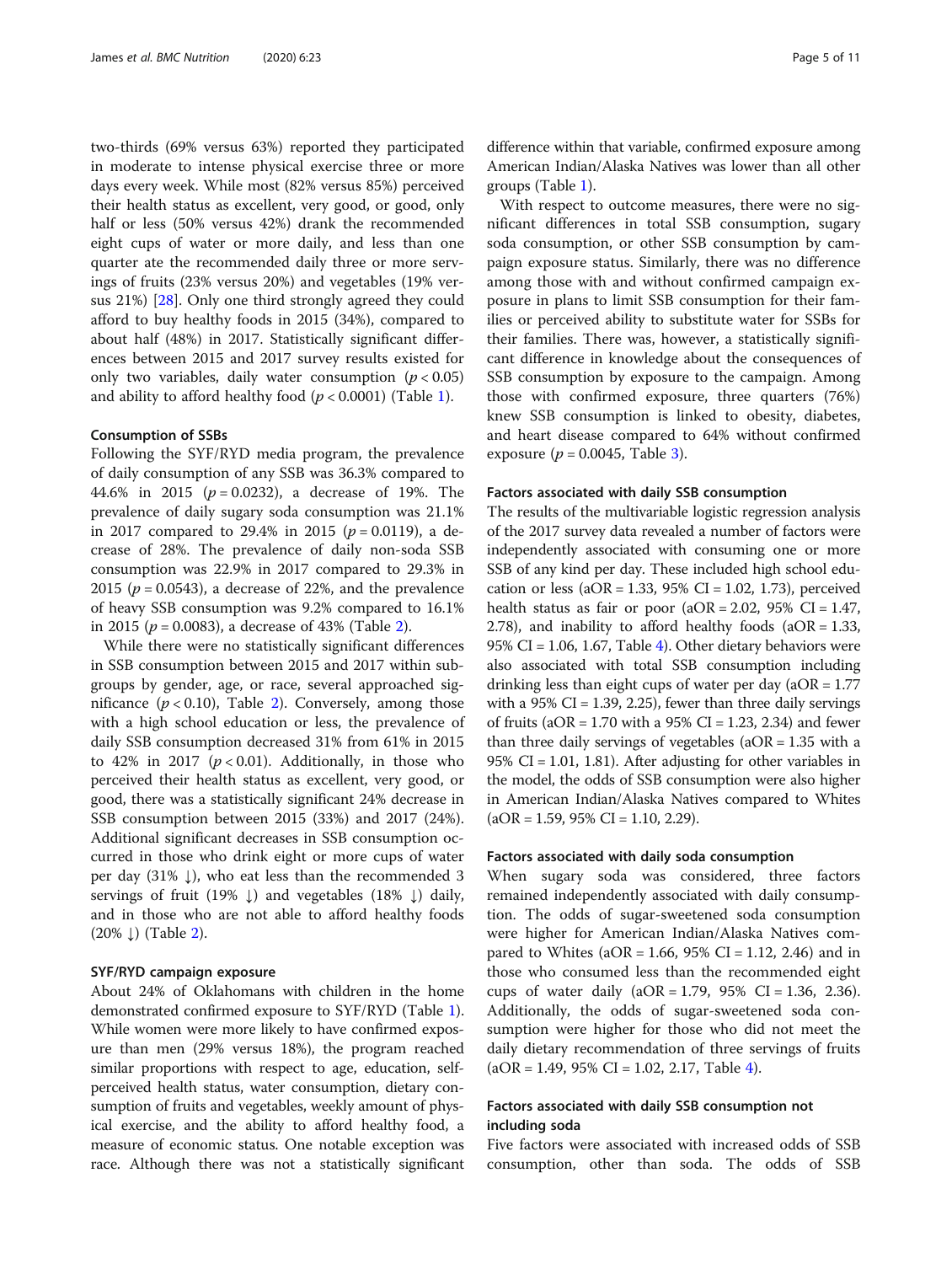<span id="page-5-0"></span>Table 2 Sugar sweetened beverage (SSB) consumption, pre and post Shape Your Future/Rethink Your Drink (SYF/RYD) and by sociodemographic and health-related characteristics

| Characteristic                                                                     | Pre SYF/RYD<br>2015 | Post SYF/RYD<br>2017 | Relative percent change<br>from 2015 to 2017     |
|------------------------------------------------------------------------------------|---------------------|----------------------|--------------------------------------------------|
| Daily Consumption of one or more sugar sweetened sodas - (weighted percentages)    |                     |                      |                                                  |
| Overall                                                                            | 29.4% (23.5, 35.4)  | 21.1% (17.7, 24.5)   | $\downarrow$ 28.2% (p = 0.0119) <sup>a</sup>     |
| Daily Consumption of one or more SSB other than soda - (weighted percentages)      |                     |                      |                                                  |
| Overall                                                                            | 29.3% (23.4, 35.2)  | 22.9% (19.3, 26.4)   | $\downarrow$ 21.8% ( $p = 0.0543$ )              |
| Heavy SSB Consumption (three or more SSBs per day) - (weighted percentages)        |                     |                      |                                                  |
| Overall                                                                            | 16.1% (10.8, 21.3)  | $9.2\%$ (6.8, 11.6)  | $\downarrow$ 42.9% (p = 0.0083) <sup>a</sup>     |
| Daily Consumption of one or more SSB of any kind - Weighted percentage with 95% CI |                     |                      |                                                  |
| Overall                                                                            | 44.6 (38.6, 50.5)   | 36.3 (32.1, 40.5)    | $\downarrow$ 18.6% ( $p = 0.0232$ ) <sup>a</sup> |
| Gender                                                                             |                     |                      |                                                  |
| Male                                                                               | 45.7 (36.6, 54.8)   | 37.5 (31.3, 43.7)    | $\downarrow$ 17.9% ( $p = 0.1333$ )              |
| Female                                                                             | 43.1 (35.3, 50.9)   | 35.2 (29.4, 41.0)    | $\downarrow$ 18.3% ( $p = 0.1082$ )              |
| Age (years)                                                                        |                     |                      |                                                  |
| 18-34-2015                                                                         | 49.1 (38.8, 59.3)   | 39.2 (31.9, 46.5)    | $\downarrow$ 20.2% ( $p = 0.1157$ )              |
| 35-54-2015                                                                         | 40.9 (33.6, 48.1)   | 33.0 (27.5, 38.5)    | $\downarrow$ 19.3% ( $p = 0.0866$ )              |
| $\geq 55 - 2015$                                                                   | 41.3 (26.4, 56.1)   | 39.3 (27.7, 50.8)    | $\downarrow$ 4.8% ( $p = 0.8335$ )               |
| Race/Ethnicity                                                                     |                     |                      |                                                  |
| White                                                                              | 44.7 (37.6, 51.8)   | 37.9 (33.2, 42.6)    | $\downarrow$ 15.2% ( $p = 0.1100$ )              |
| <b>Black</b>                                                                       | 31.4 (13.3, 49.4)   | 37.0 (25.6, 48.3)    | $\uparrow$ 17.8% ( $p = 0.6096$ )                |
| American Indian                                                                    | 51.3 (33.4, 69.2)   | 42.1 (28.3, 55.9)    | $\downarrow$ 17.9% ( $p = 0.4252$ )              |
| Other                                                                              | 47.0 (30.6, 63.3)   | 27.5 (14.2, 40.7)    | $\downarrow$ 41.5% ( $p = 0.0584$ )              |
| Education                                                                          |                     |                      |                                                  |
| > High school                                                                      | 30.3 (24.9, 35.6)   | 31.2 (26.2, 36.2)    | ↑ 3.0% ( $p = 0.8088$ )                          |
| $\leq$ High school                                                                 | 61.1 (51.4, 70.8)   | 42.0 (35.1, 48.8)    | $\downarrow$ 31.3% ( $p = 0.0017$ ) <sup>a</sup> |
| Perceived health status                                                            |                     |                      |                                                  |
| Excellent, very good or good                                                       | 43.2 (36.5, 49.8)   | 32.9 (28.6, 37.1)    | $\downarrow$ 23.8% ( $p = 0.0078$ ) <sup>a</sup> |
| Fair or poor                                                                       | 49.5 (35.8, 63.2)   | 56.8 (45.1, 68.5)    | ↑ 14.7% ( $p = 0.4206$ )                         |
| Daily water consumption                                                            |                     |                      |                                                  |
| $\geq 8$ cups                                                                      | 38.0 (29.1, 46.8)   | 26.1 (20.1, 32.0)    | $\downarrow$ 31.3% ( $p = 0.0221$ ) <sup>a</sup> |
| $0-7$ cups                                                                         | 51.1 (43.4, 58.9)   | 43.8 (38.3, 49.3)    | $\downarrow$ 14.3% ( $p = 0.1307$ )              |
| Daily servings of fruit                                                            |                     |                      |                                                  |
| $\geq$ 3 servings                                                                  | 36.1 (22.6, 49.6)   | 28.6 (19.0, 38.2)    | $\downarrow$ 20.8% ( $p = 0.3622$ )              |
| $<$ 3 servings                                                                     | 47.1 (40.6, 53.7)   | 38.3 (33.6, 43.0)    | $\downarrow$ 18.7% ( $p = 0.0298$ ) <sup>a</sup> |
| Daily servings of vegetables                                                       |                     |                      |                                                  |
| $\geq$ 3 servings                                                                  | 40.1 (27.6, 52.5)   | 31.4 (23.0, 39.8)    | $\downarrow$ 21.7% ( $p = 0.2477$ )              |
| $<$ 3 servings                                                                     | 45.8 (39.1, 52.5)   | 37.5 (32.6, 42.4)    | $\downarrow$ 18.1% ( $p = 0.0461$ ) <sup>a</sup> |
| Moderate to intense exercise                                                       |                     |                      |                                                  |
| $\geq$ 3 days per week                                                             | 43.0 (35.5, 50.4)   | 36.1 (31.1, 41.2)    | $\downarrow$ 16.0% ( $p = 0.1270$ )              |
| < 3 days per week                                                                  | 48.0 (38.4, 57.5)   | 36.6 (29.0, 44.1)    | $\downarrow$ 23.7% ( $p = 0.0635$ )              |
| Able to afford healthy food                                                        |                     |                      |                                                  |
| Strongly agree                                                                     | 35.5 (26.1, 44.8)   | 33.7 (27.62, 39.7)   | $\downarrow$ 5.1% ( $p = 0.6397$ .)              |
| Do not strongly agree                                                              | 49.2 (41.9, 56.5)   | 39.4 (33.6, 45.2)    | $\downarrow$ 19.9% ( $p = 0.0335$ ) <sup>a</sup> |

Boldface indicates within year statistical significance ( $p < 0.05$ ) <br>a indicates significant change from 2015 to 2017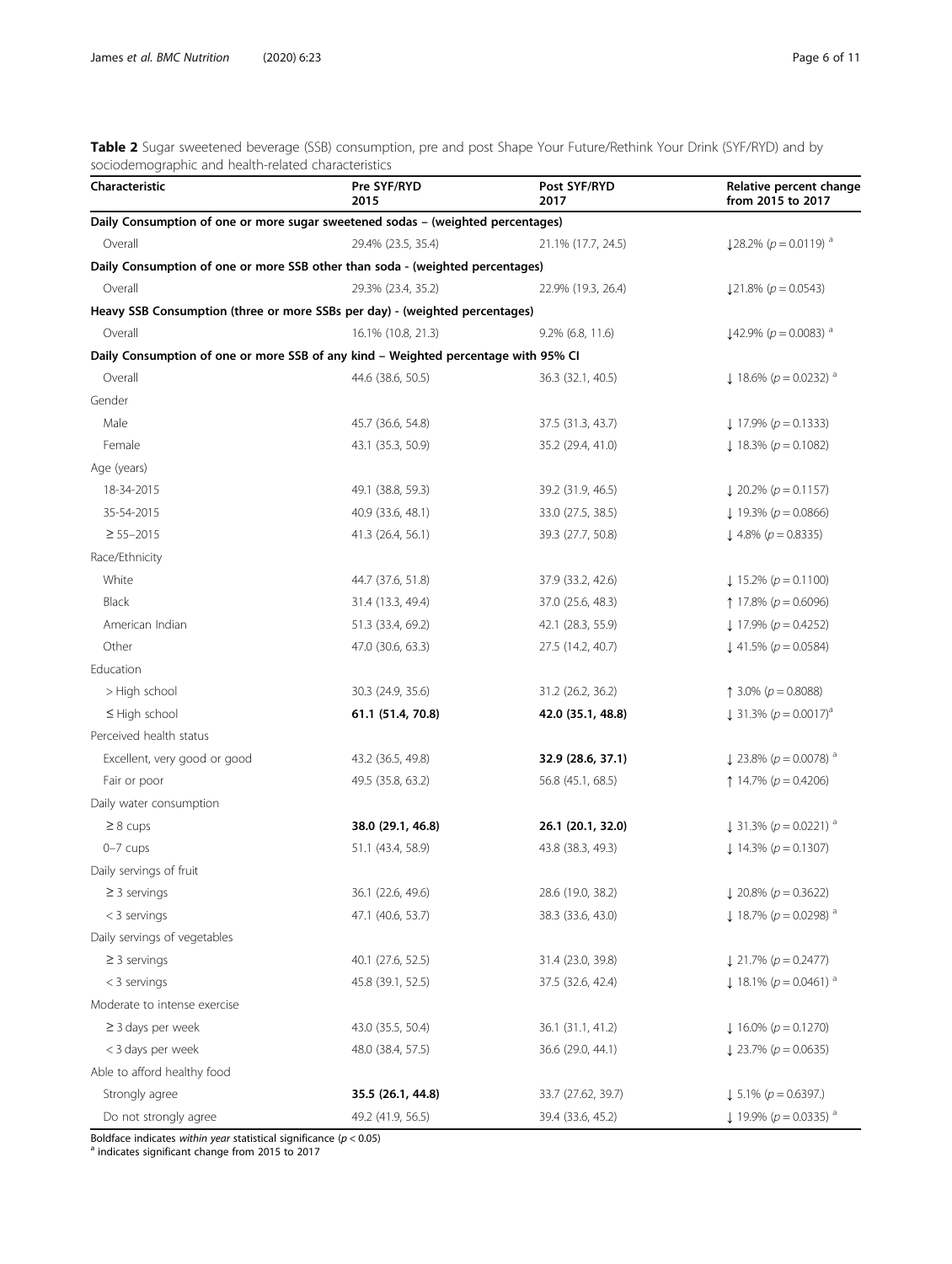<span id="page-6-0"></span>Table 3 Sugar-sweetened beverage consumption, attitudes and knowledge by exposure to Shape Your Future/Rethink Your Drink, 2017

| RYD campaign-related outcomes                                           | Confirmed Exposure to SYF/RYD                 | p-value                                |        |
|-------------------------------------------------------------------------|-----------------------------------------------|----------------------------------------|--------|
|                                                                         | <b>Yes</b><br>$N = 383$<br>23.8% (20.0, 27.6) | No<br>$N = 1155$<br>76.2% (72.4, 80.0) |        |
| One or more SSBs of any kind per day                                    | 36.7% (27.4, 45.9)                            | 36.2 (31.4, 40.9)                      | 0.9245 |
| One or more SS sodas per day                                            | 19.5 (12.8, 26.1)                             | 21.6 (17.6, 25.6)                      | 0.5901 |
| One or more SSBs other than soda/day                                    | 20.9 (14.0, 27.8)                             | 23.5 (19.4, 27.6)                      | 0.5418 |
| Heavy SSB consumption (three or more SSBs of any kind/day)              | $7.4$ $(3.4, 11.3)$                           | 9.8(6.9, 12.7)                         | 0.3564 |
| am able to substitute water for sugar-sweetened beverages for my family | 64.0 (55.1, 72.8)                             | 56.9 (52.1, 61.7)                      | 0.1820 |
| plan to limit sugar-sweetened drinks for my family                      | 55.2 (46.1, 64.2)                             | 49.7 (44.7, 54.8)                      | 0.3070 |
| SSBs are linked to obesity, diabetes & heart disease                    | 76.2 (69.8, 82.7)                             | 64.1 (59.5, 68.8)                      | 0.0045 |

Bold type indicates statistical significance at alpha = 0.05 level

consumption not including sodas were higher in men  $(aOR = 1.61, 95\% \text{ CI} = 1.24, 2.08)$ , American Indian/Alaska Natives  $(aOR = 1.57, 95\% \text{ CI} = 1.05, 2.34)$ , and among those with a high school education or less  $(aOR = 1.55, 95\% \text{ CI} = 1.16, 2.07)$ . Additionally, fair or poor perceived health status ( $aOR = 1.82$ , 95% CI = 1.29, 2.58), and drinking fewer than eight cups of water a day  $(aOR = 1.79, 95\% \text{ CI} = 1.37, 2.36, \text{ Table } 4)$  $(aOR = 1.79, 95\% \text{ CI} = 1.37, 2.36, \text{ Table } 4)$  $(aOR = 1.79, 95\% \text{ CI} = 1.37, 2.36, \text{ Table } 4)$  were significantly associated with SSB consumption not including sodas.

#### Factors associated with heavy SSB consumption

Heavy consumption of any SSB was defined as three or more SSBs of any kind per day and was reported by 9.2% of Oklahomans with children in the home in 2017. After adjusting for other variables in the model, the odds of consuming three or more SSBs per day were twice as high among American Indian/Alaska Natives compared to White ( $aOR = 2.06$ ,  $95\%$  CI = 1.27, 3.36), and among those who perceive their health as fair or poor  $(aOR =$ 2.19, 95% CI = 1.42, 3.38). Heavy SSB consumption was also significantly associated with drinking less than eight cups of water per day  $(aOR = 2.12$  with 95% CI = 1.41, 3.18, Table [4\)](#page-7-0).

#### **Discussion**

In this study of factors associated with SSB-related knowledge, attitudes and behaviors, we found differences in consumption rates before and after a health communication program specifically designed to raise awareness and encourage behavior change related to beverage choice. Although the sample for our 2017 crosssectional study is independent of our 2015 sample [\[19](#page-9-0)], the populations were only statistically different in two demographic areas, suggesting comparison between years is appropriate. Additionally, weighting allowed the sample to adequately represent the population of the State of Oklahoma [[22](#page-9-0), [23\]](#page-9-0). Results indicate SSB consumption by Oklahoma adults with children in the home

decreased overall by 19% following the launch of the SYF/RYD campaign. Subgroup analysis of SSB consumption before and after the launch of the SYF/RYD campaign resulted in small sample sizes, which precluded our ability to make some subgroup comparisons. Those with less than a high school education experienced a 31% decline in SSB consumption, as did those who reported drinking eight or more cups of water per day. Similarly, good or better health status, those consuming fewer than three servings of fruit per day and those less likely to afford healthy food experienced significant declines in SSB consumption following the launch of the SYF/RYD campaign.

The aim of the SYF/RYD ad campaign was to expose adults with children in the home to messages designed to encourage replacing SSBs with water. Following the launch of the campaign in 2017, 23% of Oklahomans with children in the home demonstrated confirmed exposure, meaning they accurately recalled and described one or more SYF/RYD campaign messages. The campaign reached Oklahomans somewhat equally. While women in our study demonstrated greater confirmed exposure than men, in other categories including age, education, general health, and the ability to afford healthy food, there were no statistically significant differences in confirmed exposure. Although not statistically significant, American Indian/Alaska Natives had the lowest levels of confirmed exposure to SYF/RYD at 14%. Interestingly, this priority population, with significant obesity burden among adults and children [\[29](#page-10-0)] also had the highest odds of SSB consumption, and this independent association was consistent across all four SSB outcomes. Although this study did not demonstrate an association between SYF/RYD confirmed exposure and SSB consumption following program implementation, knowledge about the health consequences of SSB was statistically significantly higher among those with confirmed exposure compared to those without. It is also important to note that confirmed exposure to the SYF/RYD messages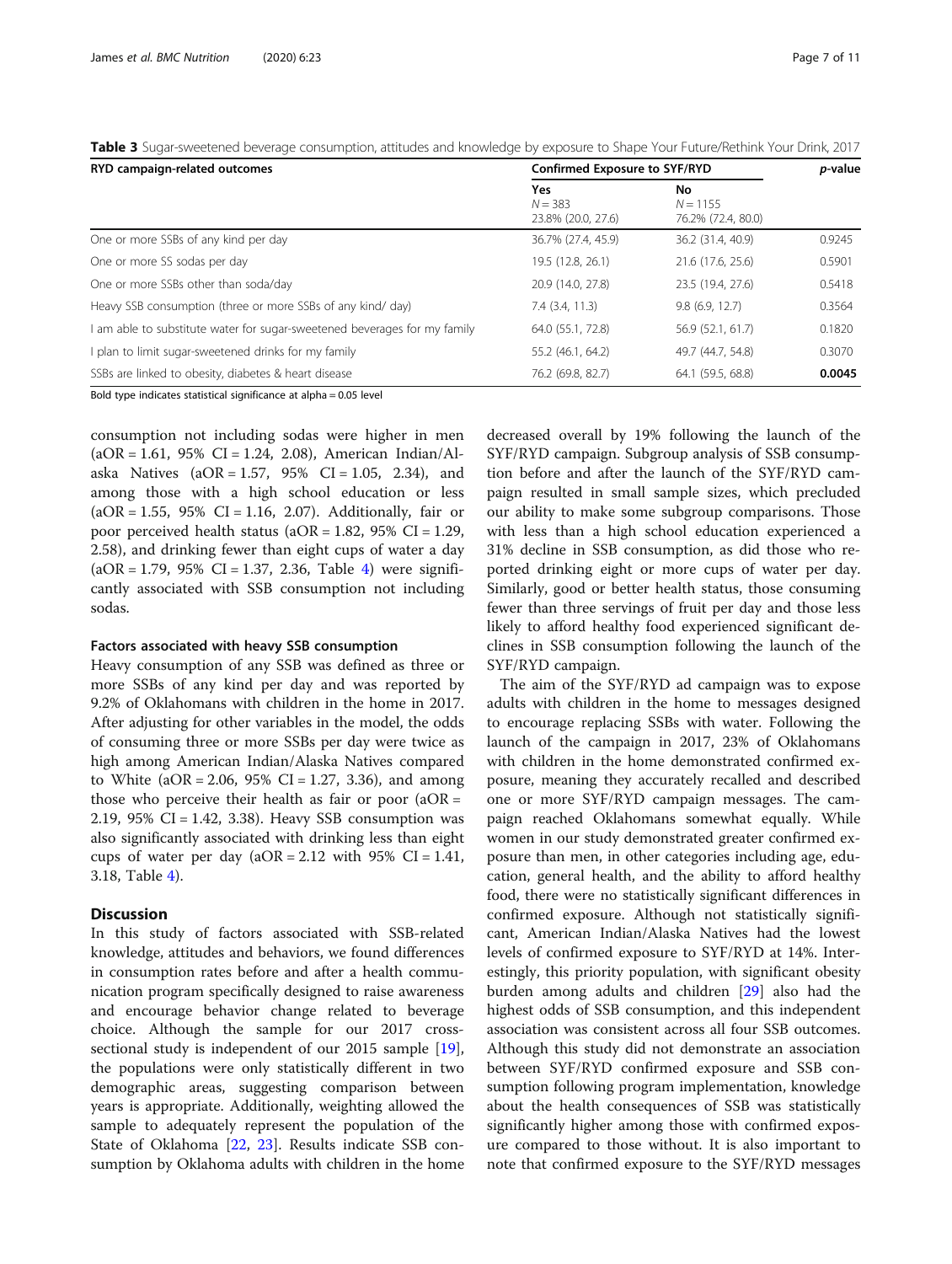| <b>Table +</b> Lactors associated with 33D consumption in 2017 (adjusted On and 3370 Ci) | Daily Consumption of One<br>or more SSBs of Any Kind | Daily Consumption of<br>One or more SS Sodas | Daily Consumption of<br>One or More Other SSBs | <b>Heavy SSB Consumption</b><br>(Daily Consumption of<br>three or more SSBs) |
|------------------------------------------------------------------------------------------|------------------------------------------------------|----------------------------------------------|------------------------------------------------|------------------------------------------------------------------------------|
| Gender                                                                                   |                                                      |                                              |                                                |                                                                              |
| Male                                                                                     | 1.19 (0.95, 1.50)                                    | 0.94 (0.72, 1.22)                            | 1.61 (1.24, 2.08)                              | 1.20 (0.83, 1.72)                                                            |
| Female                                                                                   | (ref)                                                | (ref)                                        | (ref)                                          | (ref)                                                                        |
| Age (years)                                                                              |                                                      |                                              |                                                |                                                                              |
| $18 - 34$                                                                                | 1.48 (0.99, 2.21)                                    | 1.34 (0.86, 2.10)                            | 1.18 (0.76, 1.84)                              | 1.83 (0.93, 3.60)                                                            |
| $35 - 54$                                                                                | 1.04(0.71, 1.53)                                     | 1.24(0.80, 1.91)                             | $0.83$ $(0.53, 1.28)$                          | 1.39 (0.71, 2.72)                                                            |
| $\geq 55$                                                                                | (ref)                                                | (ref)                                        | (ref)                                          | (ref)                                                                        |
| Race/Ethnicity                                                                           |                                                      |                                              |                                                |                                                                              |
| White                                                                                    | (ref)                                                | (ref)                                        | (ref)                                          | (ref)                                                                        |
| <b>Black</b>                                                                             | 1.01 (0.70, 1.45)                                    | 1.09 (0.73, 1.65)                            | 1.14 (0.76, 1.70)                              | 1.07 (0.58, 1.95)                                                            |
| American Indian                                                                          | 1.59 (1.10, 2.29)                                    | 1.66 (1.12, 2.46)                            | 1.57 (1.05, 2.34)                              | 2.06 (1.27, 3.36)                                                            |
| Other                                                                                    | $0.81$ $(0.57, 1.15)$                                | $0.84$ (0.56, 1.27)                          | $0.77$ $(0.50, 1.18)$                          | $0.77$ $(0.42, 1.39)$                                                        |
| Education                                                                                |                                                      |                                              |                                                |                                                                              |
| > High school                                                                            | (ref)                                                | (ref)                                        | (ref)                                          | (ref)                                                                        |
| $\leq$ High school                                                                       | 1.33 (1.02, 1.73)                                    | 1.27 (0.94, 1.70)                            | 1.55 (1.16, 2.07)                              | 1.34 (0.90, 1.99)                                                            |
| Perceived health status                                                                  |                                                      |                                              |                                                |                                                                              |
| Excellent, very good or good                                                             | (ref)                                                | (ref)                                        | (ref)                                          | (ref)                                                                        |
| Fair or poor                                                                             | 2.02 (1.47, 2.78)                                    | 1.33 (0.94, 1.89)                            | 1.82 (1.29, 2.58)                              | 2.19 (1.42, 3.38)                                                            |
| Daily water consumption                                                                  |                                                      |                                              |                                                |                                                                              |
| $\geq 8$ cups                                                                            | (ref)                                                | (ref)                                        | (ref)                                          | (ref)                                                                        |
| $0-7$ cups                                                                               | 1.77 (1.39, 2.25)                                    | 1.79 (1.36, 2.36)                            | 1.79 (1.37, 2.36)                              | 2.12 (1.41, 3.18)                                                            |
| Daily servings of fruit                                                                  |                                                      |                                              |                                                |                                                                              |
| $\geq$ 3 servings                                                                        | (ref)                                                | (ref)                                        | (ref)                                          | (ref)                                                                        |
| $<$ 3 servings                                                                           | 1.70 (1.23, 2.34)                                    | 1.49 (1.02, 2.17)                            | 1.39 (0.96, 2.00)                              | 1.12 (0.67, 1.86)                                                            |
| Daily servings of vegetables                                                             |                                                      |                                              |                                                |                                                                              |
| $\geq$ 3 servings                                                                        | (ref)                                                | (ref)                                        | (ref)                                          | (ref)                                                                        |
| $<$ 3 servings                                                                           | 1.35 (1.01, 1.81)                                    | 1.31 (0.93, 1.85)                            | $0.98$ $(0.71, 1.35)$                          | 1.14(0.71, 1.83)                                                             |
| Moderate to intense exercise                                                             |                                                      |                                              |                                                |                                                                              |
| $\geq$ 3 days per week                                                                   | (ref)                                                | (ref)                                        | (ref)                                          | (ref)                                                                        |
| < 3 days per week                                                                        | 0.87 (0.68, 1.10)                                    | 1.03 (0.79, 1.34)                            | 0.89 (0.67, 1.17)                              | 1.30 (0.89, 1.88)                                                            |
| Able to afford healthy food                                                              |                                                      |                                              |                                                |                                                                              |
| Strongly agree                                                                           | (ref)                                                | (ref)                                        | (ref)                                          | (ref)                                                                        |
| Do not strongly agree                                                                    | 1.33 (1.06, 1.67)                                    | 1.22 (0.94, 1.59)                            | 1.30 (1.00, 1.70)                              | 0.93 (0.65, 1.34)                                                            |
| Confirmed Exposure                                                                       |                                                      |                                              |                                                |                                                                              |
| Yes                                                                                      | 1.04(0.81, 1.35)                                     | 0.97(0.72, 1.30)                             | $1.00$ (0.75, 1.35)                            | $0.88$ $(0.58, 1.35)$                                                        |
| $\rm No$                                                                                 | (ref)                                                | (ref)                                        | (ref)                                          | (ref)                                                                        |

#### <span id="page-7-0"></span>Table 4 Factors associated with SSB consumption in 2017 (adjusted OR and 95% CI)

All ORs are adjusted for exposure, gender, age, race, education, health status, daily water fruit and vegetable consumption, daily exercise levels, and ability to afford healthy foods

Bold type indicates odds ratios without a one in the confidence interval

in our study was lower than reported in similar studies, about half that reported by Farley and associates (54%), although they included aided recall [\[11\]](#page-9-0). Similarly, Barragan and associates reported 57% exposure to billboards and other media, as well as 36% recall of television

advertisements in their study [[15\]](#page-9-0). The relatively low levels of confirmed campaign exposure likely contributed to this study's inability to demonstrate an association between SSB consumption and confirmed exposure.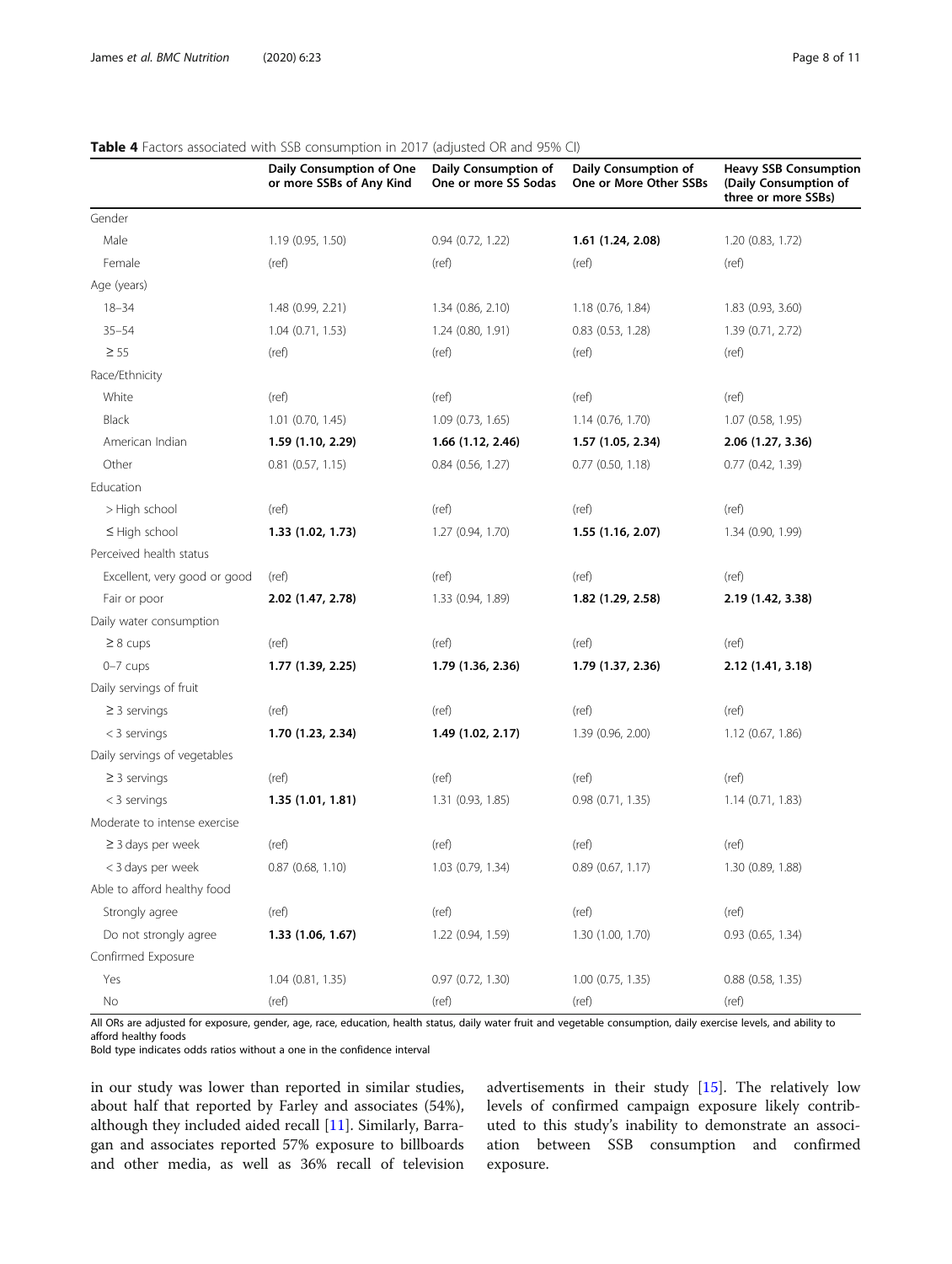Research suggests dietary habits learned in childhood have a direct impact on adult eating habits and adult obesity [[4,](#page-9-0) [5](#page-9-0), [7\]](#page-9-0). Our study is especially important because every respondent had one or more children living in the home with the potential to be influenced by foods and drinks their caregivers offer, and by dietary choices their caregivers make. Zahid and associates found that home availability of SSBs was positively associated with child SSB intake  $(OR = 1.48 \ p = 0.03)$  [\[4](#page-9-0)]. Our study demonstrated consistent relationships between SSB consumption and other dietary behaviors such as not drinking eight or more cups of water per day and eating less than three servings of fruits and vegetables each day. An intervention that encourages parents to adopt healthy eating patterns and provide healthy foods and drinks can contribute to a reduction in SSB consumption for children in the home  $[30]$  $[30]$  $[30]$ . In addition, mass media campaigns are effective in changing beverage choices for adults [\[12](#page-9-0), [14](#page-9-0), [16](#page-9-0)] and decreasing SSB sales [\[11,](#page-9-0) [13\]](#page-9-0). The results of our cross-sectional study in Oklahoma are mixed when compared to those reported by other states attempting to decrease SSB consumption using mass media campaigns  $[12-14, 16]$  $[12-14, 16]$  $[12-14, 16]$  $[12-14, 16]$  $[12-14, 16]$ . For example, our study found a 19% decrease in the proportion of adults drinking SSBs daily, compared to the 35% decrease found by the city of New York after their "Pouring on the Pounds" campaign. The larger decrease seen there is likely due to an excise tax and cap on SSB portion sizes which were implemented around the same time [[14\]](#page-9-0). A mass media campaign targeting parts of Tennessee, Kentucky, and Virginia in 2017 reported a 3.4% decrease in SSB sales and a 4.1% decrease in soda sales along with an overall increase in self-reported SSB consumption, following the campaign [\[11](#page-9-0)]. The incorporation of sales data may be a more accurate measure of SSB consumption changes over time as compared to subjective self-reports by individuals.

An important and consistent finding in this study is the association between drinking water and SSB consumption across all four definitions of the SSB outcome. The odds of drinking one or more SSB daily were about twice as high among those not drinking the recommended eight cups of water per day compared to those who drink eight or more cups of water per day. Similar to the study reported by Boles and associates [\[12](#page-9-0)], this finding suggests messages promoting a higher level of daily water intake could decrease SSB consumption, affecting caloric intake. In a meta-analysis using literature published from 1990 through 2014, Vargas-Garcia and associates found a paucity of research about the association between water consumption and SSB consumption in adults; this study adds to that body of evidence [\[17](#page-9-0)]. Additionally, two studies completed with children suggest reducing SSB consumption is associated with an increase in water consumption  $[17, 19]$  $[17, 19]$  $[17, 19]$  $[17, 19]$ . These findings support strategies like cold water bottle re-fill stations in schools and other public places.

Rates of obesity are rising disproportionately in youth and children, as compared to adults, leading public health officials to look for solutions. While changes in dietary habits are important, they often happen in stages. Interventions may not lead to immediate changes in SSB consumption, but may have longer lasting benefits. In this study we have unearthed important findings. More than half of participants responded they intend to decrease SSB for their families (51%), and substitute water instead (59%). Additionally, about two-thirds understand the link between SSB and heart disease, diabetes, and obesity (67%). These positive steps toward change compare favorably to a study by Boles and associates in which 80% of respondents intended to reduce SSB consumption, as well as to limit SSBs offered to a child [\[12\]](#page-9-0).

#### Strengths and limitations

A strength of this study includes measurement of SSB consumption before and after the launch of the program and a unique study population – adults with at least one child in the household. Further, the definition of SSB consumption in our study allowed us to explore consumption of all SSBs as well as consumption specific to soda and beverages other than soda such as sports drinks, juice with added sugar and sugar sweetened coffee and tea. The additional category of heavy SSB consumption allowed us to demonstrate consistent, and even stronger association between important covariates such as American Indian race, perceived health status and water consumption. We also recognize the potential limitations of our study. As with any survey study, the data presented here are prone to bias, particularly recall bias. Our study is also limited to SSB consumption in adults with children in the household; we did not measure consumption among children. As a cross-sectional study, outcome, campaign exposure and covariates were assessed at the same time, thus no causal assumptions can be made. We also recognize the possibility of Type I errors due to multiple comparisons. Finally, as is typical with most evaluations of health communication campaigns, this uncontrolled design cannot attribute any change in SSB consumption directly to the SYF/RYD program.

#### **Conclusions**

Health communication and mass media campaigns are considered an evidence-based practice for improving knowledge, attitudes, and behaviors. The Shape Your Future/Rethink Your Drink campaign in Oklahoma occurred in tandem with a significant decrease in SSB consumption among adults with children in the home.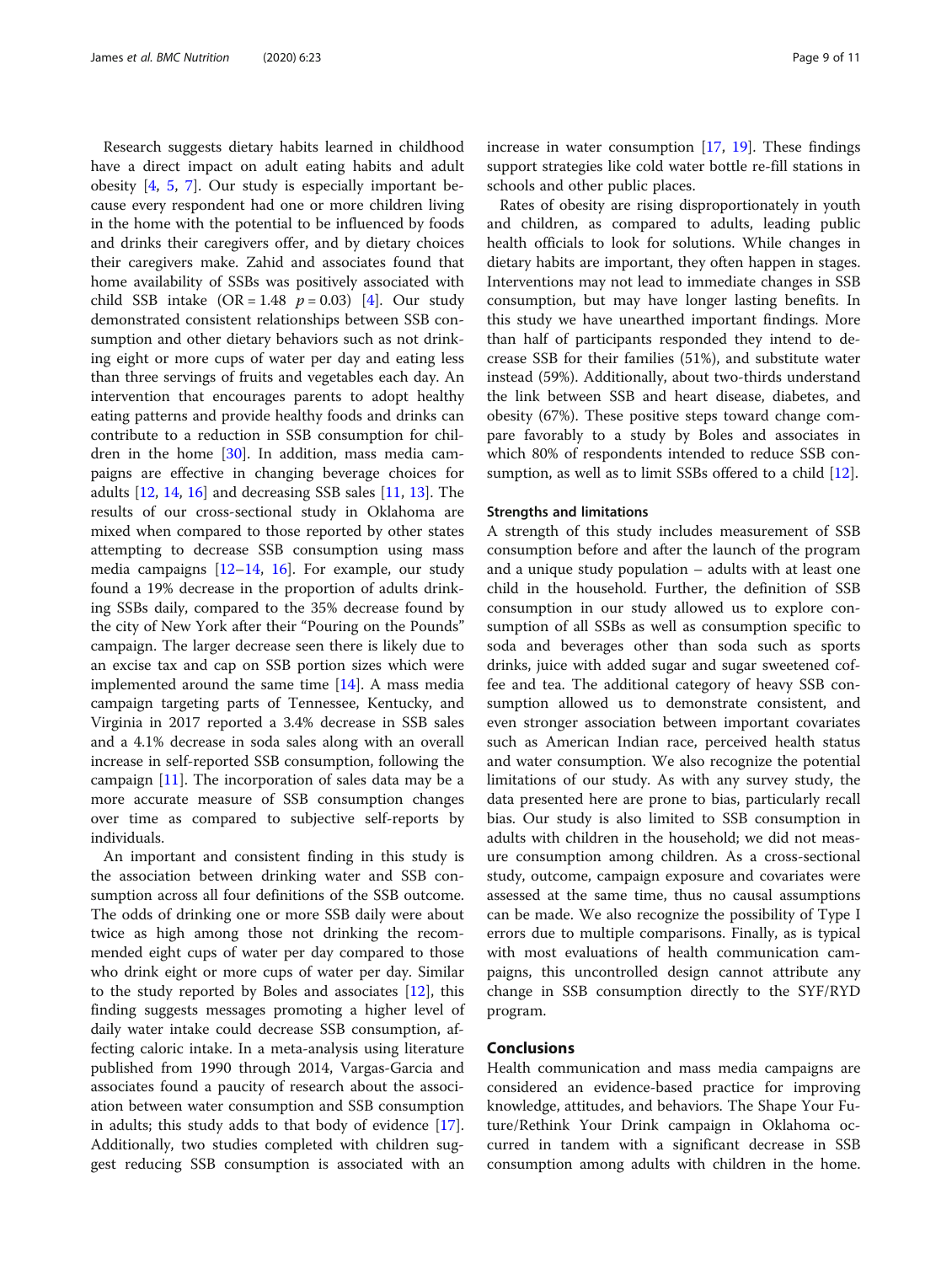<span id="page-9-0"></span>Understanding factors associated with the consumption of SSBs will lead to more effective strategies and the identification of priority populations. Continued targeted intervention to make adults with children in the home aware of the association between SSBs and obesity is an important step toward continuing the downward prevalence of SSB consumption and to reverse the trends in childhood and adult obesity.

#### Abbreviations

(SYF/RYD): Shape Your Future – Rethink Your Drink; SSB: Sugar-sweetened beverage; AOR: Adjusted odds ratio; OR: Odds ratio; CI: Confidence interval; BRFSS: Behavioral Risk Factor Surveillance System; TSET: Oklahoma Tobacco Settlement Endowment Trust; SS: Sugar sweetened; AAPOR: American Association for Public Opinion Research: RR1: Response rate: pvalue: probability value

#### Acknowledgements

Not applicable.

#### Authors' contributions

SJ analyzed and interpreted the survey data and wrote the paper, with major contributions to both by LB. AW is the director of the Sooner Survey Center, responsible for the survey procedures and collection of results. SP was responsible for both survey development and supervision of all aspects of the study. All authors read and approved the final manuscript.

#### Funding

The authors have no financial or funding disclosures.

#### Availability of data and materials

The datasets generated and/or analyzed during the current study are not publicly available due to confidentiality of respondent's information, but are available from the corresponding author on reasonable request.

#### Ethics approval and consent to participate

The survey instrument and protocol were approved by the University of Oklahoma Health Sciences Center Institutional Review Board, # 4141. All data is de-identified.

#### Consent for publication

Not applicable for this study.

#### Competing interests

"The authors declare that they have no competing interests".

#### Author details

<sup>1</sup>Department of Biostatistics and Epidemiology, Hudson College of Public Health, University of Oklahoma Health Sciences Center, 801 NE 13th Street, Oklahoma City, OK 73104, USA. <sup>2</sup>Oklahoma Tobacco Settlement Endowment Trust, 2800 N. Lincoln Blvd, Suite 202, Oklahoma City, OK 73105, USA.

#### Received: 6 November 2019 Accepted: 28 April 2020 Published online: 17 June 2020

#### References

- 1. Adult Obesity Prevalence Across States and Territories. CDC, 2017. Assessed from [https://www.cdc.gov/obesity/data/prevalence-maps.html#states.](https://www.cdc.gov/obesity/data/prevalence-maps.html#states)
- 2. The State of Obesity. Robert Wood Johnson Foundation; 2019. Assessed from [https://www.tfah.org/wp-content/uploads/2019/09/201](https://www.tfah.org/wp-content/uploads/2019/09/2019ObesityReportFINAL-1.pdf) [9ObesityReportFINAL-1.pdf](https://www.tfah.org/wp-content/uploads/2019/09/2019ObesityReportFINAL-1.pdf).
- 3. Popkin BM, Adair LS, Ng SW. NOW AND THEN: The global nutrition transition: the pandemic of obesity in developing countries. Nutr Rev. 2012; 70(1):3–21.
- Zahid A, Davey C, Reicks M. Beverage intake among children: associations with parent and home-related factors. Int J Environ Res Public Health. 2017; 14(8):929.
- 5. Yee AZH, Lwin MO, Ho SS. The influence of parental practices on child promotive and preventive food consumption behaviors: a systematic review and meta-analysis. Int J Behav Nutr Phys Act. 2017;14(1):47.
- 6. Popkin BM. Patterns of beverage use across the lifecycle. Physiol Behav. 2010;100(1):4–9.
- 7. Ostbye T, Malhotra R, Stroo M, et al. The effect of the home environment on physical activity and dietary intake in preschool children. Int J Obes. 2013;37(10):1314–21.
- 8. Luger M, Lafontan M, Bes-Rastrollo M, Winzer E, Yumuk V, Farpour-Lambert N. Sugar-sweetened beverages and weight gain in children and adults: a systematic review from 2013 to 2015 and a comparison with previous studies. Obes Facts. 2017;10(6):674–93.
- 9. Centers for Disease Control and Prevention: Get the facts Sugar-Sweetened Beverage use across the lifecycle. 2017. Assessed from [https://](https://www.cdc.gov/nutrition/data-statistics/sugar-sweetened-beverages-intake.html) [www.cdc.gov/nutrition/data-statistics/sugar-sweetened-beverages-intake.](https://www.cdc.gov/nutrition/data-statistics/sugar-sweetened-beverages-intake.html) [html.](https://www.cdc.gov/nutrition/data-statistics/sugar-sweetened-beverages-intake.html)
- 10. Segal LMRJ, Beck SE. The state of obesity: better policies for a healthier America. In: The Trust for America's Health: Better Policies for a Healthier America; 2017.
- 11. Farley TA, Halper HS, Carlin AM, Emmerson KM, Foster KN, Fertig AR. Mass media campaign to reduce consumption of sugar-sweetened beverages in a rural area of the United States. Am J Public Health. 2017;107(6):989–95.
- 12. Boles M, Adams A, Gredler A, Manhas S. Ability of a mass media campaign to influence knowledge, attitudes, and behaviors about sugary drinks and obesity. Prev Med. 2014;67(Suppl 1):S40–5.
- 13. Schwartz M, Schneider G, Choi Y-Y, et al. Association of a community campaign for better beverage choices with beverage purchases from supermarkets. JAMA Intern Med. 2017;177:666–74.
- 14. Kansagra SM, Kennelly MO, Nonas CA, et al. Reducing sugary drink consumption: New York City's approach. Am J Public Health. 2015;105(4): e61–4.
- 15. Barragan NC, Noller AJ, Robles B, et al. The "sugar pack" health marketing campaign in Los Angeles County, 2011-2012. Health Promot Pract. 2014; 15(2):208–16.
- 16. Morley BC, Niven PH, Dixon HG, Swanson MG, McAleese AB, Wakefield MA. Controlled cohort evaluation of the LiveLighter mass media campaign's impact on adults' reported consumption of sugar-sweetened beverages. BMJ Open. 2018;8(4):e019574.
- 17. Vargas-Garcia EJ, El Evans C, Cade JE. Impact of interventions to reduce sugar-sweetened beverage intake in children and adults: a protocol for a systematic review and meta-analysis. Syst Rev. 2015;4:17.
- 18. Jeong M, Gilmore JS, Bleakley A, Jordan A. Local news media framing of obesity in the context of a sugar-sweetened beverage reduction media campaign. J Nutr Educ Behav. 2014;46(6):583–8.
- 19. White AH, James SA, Paulson SW, Beebe LA. Sugar sweetened beverage consumption among adults with children in the home. Front Nutr. 2018;5:34.
- 20. Richardson JBK. Rethink your drink campaign and lessons (California). California: Department of Health Nutrition Education and Obesity Prevention Branch; 2014.
- 21. Han E, Powell LM. Consumption patterns of sugar-sweetened beverages in the United States. J Acad Nutr Diet. 2013;113(1):43–53.
- 22. Elliott MR. Model averaging methods for weight trimming. J Off Stat. 2008; 24(4):517–40.
- 23. Dal Grande E, Chittleborough CR, Campostrini S, Tucker G, Taylor AW. Health estimates using survey raked-weighting techniques in an australian population health surveillance system. Am J Epidemiol. 2015; 182(6):544–56. [https://doi.org/10.1093/aje/kwv080.](https://doi.org/10.1093/aje/kwv080)
- 24. Gelman A. Struggles with survey weighting and regression modeling. Stat Sci. 2007;22(2):153–64.
- 25. Kott P. Clarifying some issues in the regression analysis of survey data. Survey research methods. J Eur Surv Res Assoc. 2007;1(1):11–8.
- 26. Keeter S, Hatley N, Kennedy C, Lau A. What low response rates mean for telephone surveys: Pew Research Center Publication; 2017. [http://www.](http://www.pewresearch.org/2017/05/15/what-low-response-rates-mean-for-telephone-surveys/) [pewresearch.org/2017/05/15/what-low-response-rates-mean-for-telephone](http://www.pewresearch.org/2017/05/15/what-low-response-rates-mean-for-telephone-surveys/)[surveys/.](http://www.pewresearch.org/2017/05/15/what-low-response-rates-mean-for-telephone-surveys/)
- 27. The American Association for Public Opinion Research. Standard definitions: final dispositions of case codes and outcome rates for survveys. 9th ed; 2016. Assessed from [https://www.aapor.org/AAPOR\\_Main/media/](https://www.aapor.org/AAPOR_Main/media/publications/Standard-Definitions20169theditionfinal.pdf) [publications/Standard-Definitions20169theditionfinal.pdf](https://www.aapor.org/AAPOR_Main/media/publications/Standard-Definitions20169theditionfinal.pdf).